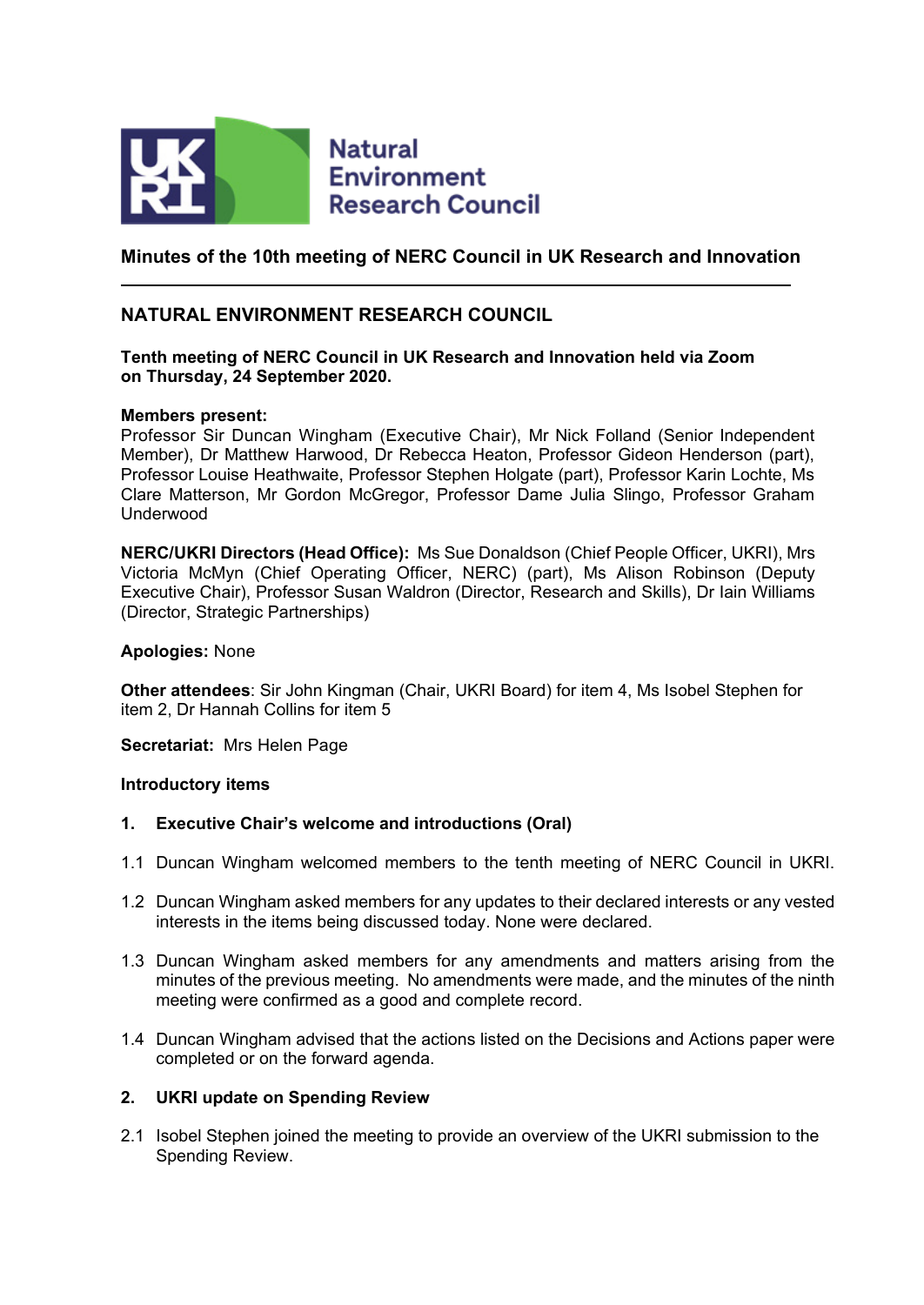- 2.2 Isobel Stephen advised that, despite the recent announcement that there would not be an Autumn budget, it was expected that the multi-year Spending Review would proceed, and work was continuing on that basis.
- 2.3 Isobel Stephen informed Council that the UKRI Corporate Plan was due for publication in October 2020 and would incorporate the vision and mission for the organisation. Isobel Stephen presented slides which outlined some of the detail within the Corporate Plan alongside the framework for the Spending Review bid.
- 2.4 Council raised some queries following the presentation:
	- i. Did the UKRI Spending Review bid include elements of the Government's Industrial Strategy?
	- ii. How might NERC work more closely with Innovate UK
	- iii. How might UKRI support bottom-up collaboration
	- iv. Where the consideration of ethics fitted within the framework
	- v. Who was involved in engagement, referenced in the mission statement, and whether there was collective evidence available across UKRI that reported on positive outcomes.
- 2.5 Isobel Stephen confirmed that the Industrial Strategy would remain important and UKRI would continue to work closely with Government on their priorities. She explained that this was presented on the slide in the top-down collaboration section and some of these areas would be directed by Government. The Department for Business, Energy and Industrial Strategy (BEIS) were currently reviewing the Industrial Strategy and considering what themes and challenges might be taken forward and UKRI would be supporting this activity.
- 2.6 Isobel Stephen advised that the top-down challenges would provide opportunities to work closely with Innovate UK, for example there would be some areas, such as inequalities, where we would start with the research questions before moving from basic research through to application and delivery of innovation. She acknowledged that it was a complex matrix, but it would be important to integrate these activities.
- 2.7 Isobel Stephen informed Council that there were many ideas for collaboration across the councils. She added that there might be an opportunity to better align the Strategic Priorities Fund (SPF) with Government priorities in a more collaborative and faster way.
- 2.8 With regard to the query on ethics, Isobel Stephen advised that this was outlined in the top level of the framework slide 'essentials for integration and connectivity' which included research culture.
- 2.9 Isobel Stephen explained that UKRI were considering engagement in the broadest sense and this was viewed as important at every level of the organisation. She added that, whilst some evidence was available, particularly for SPF and the Industrial Strategy Challenge Fund (ISCF), there was insufficient evidence available to evaluate UKRI as an organisation at the moment and, as a starting point, an evaluation framework had been included in the UKRI Corporate Plan to begin to address this. Council suggested that one opportunity for engagement might be in communicating with universities with regard to the information they were collating in preparation for the Research Excellence Framework (REF) which might produce some useful exemplars.
- 2.10Duncan Wingham advised that one of the areas included in the top down section of the Spending Review framework slide, Net Zero, would be discussed later in the meeting with a more substantial item at the December Council meeting. He added that it would be important for councils to continue to explore bi and tri lateral possibilities and gave the examples of the current and planned co-funded programmes with Innovate UK on Green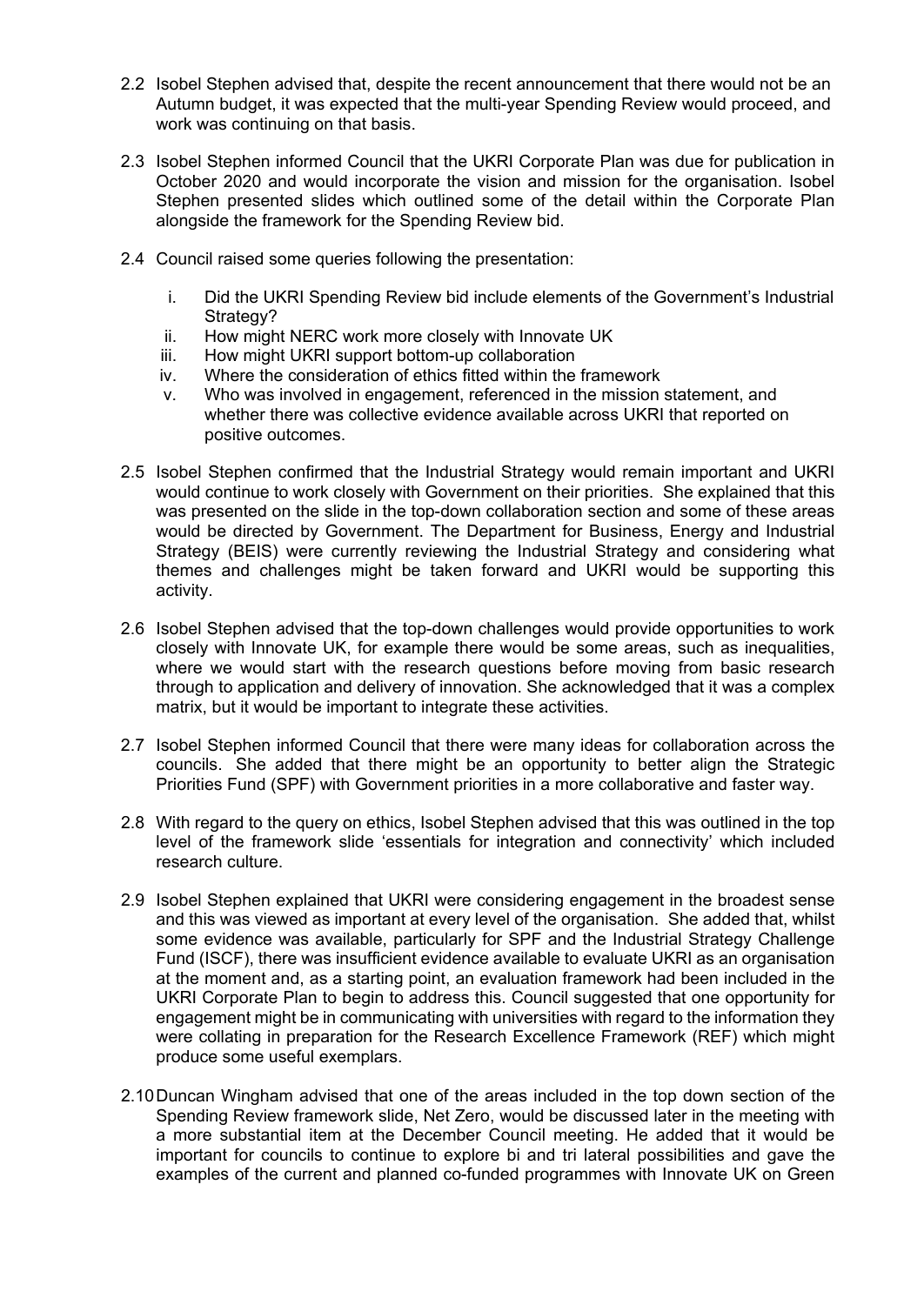#### Finance and Sustainable Fashion. **ACTION: Net Zero to be added to the agenda for December 2020**

- 2.11Council welcomed the framework for the UKRI Spending Review bid which was really clear.
- 2.12Duncan Wingham added that he was pleased that an evaluation framework had been incorporated into the UKRI Corporate Plan as this would be important to start to integrate the outcomes into a larger narrative.
- **3. NERC submission to the Comprehensive Spending Review (NERC 20/25)** *(Slides, item 3, September 2020)*
- 3.1 Alison Robinson introduced this item and explained that the discussion was scheduled into two sections to accommodate Sir John Kingman's visit to Council. She explained she would use the first section to present slides to Council. Hannah Collins observed this item.
- 3.2 Alison Robinson explained that the Spending Review process was in two stages:
	- i. UKRI bid to BEIS/HM Treasury (HMT)
	- ii. Budget allocation from BEIS/HMT to UKRI
- 3.3 Alison Robinson added that the timing of the Spending Review provided an opportunity for Council to contribute to the ideas that could be included in the NERC spending review bid, once that had been requested by UKRI.
- 3.4 Council were asked to consider a range of questions to inform emerging NERC thinking including whether NERC was being imaginative enough in light of the expected increase in budget, whether the correct core science areas had been considered and whether the proposed balance of budget was appropriate.
- 3.5 Duncan Wingham added that the upward bid to BEIS/HMT was a UKRI activity and that the focus of research council activity would be once UKRI received a settlement and was looking to allocate to individual councils. Council were being asked to contribute to the second part of this process.

## **4. Sir John Kingman**

- 4.1 Duncan Wingham welcomed Sir John Kingman to NERC Council.
- 4.2 Sir John Kingman congratulated NERC on achieving independence for two of its research centres (National Oceanography Centre (NOC) and the Centre for Ecology and Hydrology (CEH)) and for the anticipated completion of the RRS *Sir David Attenborough*. He also expressed thanks for the central part NERC had played in developing UKRI's thinking on net zero and sustainability.
- 4.3 Sir John Kingman outlined some current issues including the challenges, particularly for universities, of both COVID-19 and navigating EU exit. He welcomed the Government commitment to investment in Research and Development and the expected budget uplift in the forthcoming Spending Review and informed Council that the current Government focus had shifted towards a commitment to increasing funding in fundamental research.
- 4.4 Sir John Kingman reminded Council that he would be stepping down as Chair, UKRI in the summer of 2021.
- 4.5 Council took the opportunity to discuss the following issues with Sir John:
	- i. How NERC might achieve a positive uplift for environmental science in the Spending Review given societal challenges such as climate change and biodiversity decline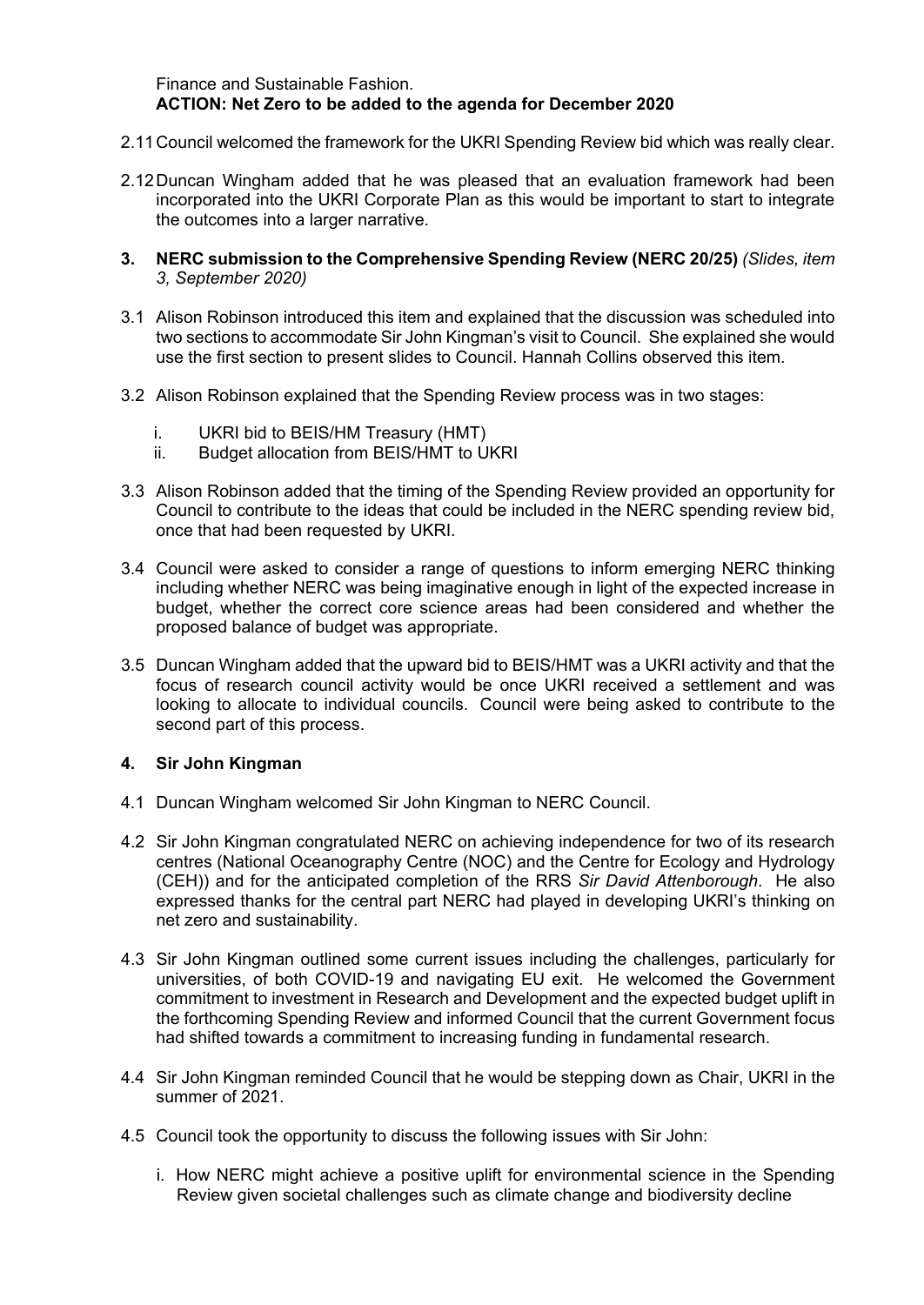- ii. The importance of having headline initiatives to create the case for increased investment rather than just requesting an increase across the board
- iii. The future relationship with Europe following EU exit and the geographical rebalancing of the UK
- iv. The broadening of the definition of innovation beyond the traditional
- v. How NERC might do things differently in the future
- vi. How best to support the next generation of scientists.
- 4.6 Sir John Kingman indicated that he was optimistic that there would be greater flexibility at UKRI level to determine priorities in future. He remained hopeful that UKRI might secure a Spending Review settlement which allowed us to both have headline initiatives and across the board increases in funding, whilst emphasising the strategic importance of securing a multi-year settlement over and above any decisions about the balance of investment.
- 4.7 Sir John Kingman acknowledged that the EU was a big funder of research in the UK and that it would be important to preserve membership of the various EU schemes if a sensible deal could be reached, noting that UKRI needed to be prepared for either scenario as there was much uncertainty. He also noted that levelling up remained a priority, with more to do to build on, for example, the Strength in Places fund.
- 4.8 Sir John Kingman agreed that it might be useful to broaden the remit of Innovate UK were the budget increase to materialise. He also welcomed consideration within NERC of how things might be done differently. He advised that he felt the research councils should be setting more strategic agendas and seeking to focus on the best scientific outcomes which would involve thinking differently and this would be helped by a positive Spending Review settlement. An additional potential positive outcome might be that this would attract talented people to come and work for UKRI which was welcomed by Council.
- 4.9 On the issue of supporting the next generation of scientists, Sir John Kingman commented that Dame Ottoline Leyser was keen to address this issue which would be a major theme under her leadership.
- 4.10In concluding the item, Duncan Wingham thanked Sir John Kingman, on behalf of NERC Council, for his contribution to, and oversight of, the establishment of UKRI and wished him well for the future.

### **5. NERC submission to the Comprehensive Spending Review (NERC 20/25) – continued**

- 5.1 Alison Robinson re-introduced this item and reminded Council that they were being asked to comment on:
	- i. Whether NERC had positioned its role and interface with UKRI in the 'right' way
	- ii. How NERC framed its bid especially in terms of its core remit
	- iii. The overall balance of funding
- 5.2 Council asked for clarity on the percentage of the increase NERC was seeking in comparison to the overall increase to the UKRI budget and emphasised that it would be important to make a compelling case for any increase and ensure that NERC could differentiate its case in comparison to the other areas of UKRI if it was seeking a larger proportion of UKRI funding.
- 5.3 Duncan Wingham explained that it was important to pursue two simultaneous agendas and to make a strong case both for those areas which fitted clearly within NERC remit and those which would require collaboration but where NERC might have leadership.
- 5.4 Council asked what consideration had been given to health as part of the inequalities and place agendas. Council also queried whether NERC had a role to play in thinking about the way in which cities might evolve in the future. Council also commented that it would be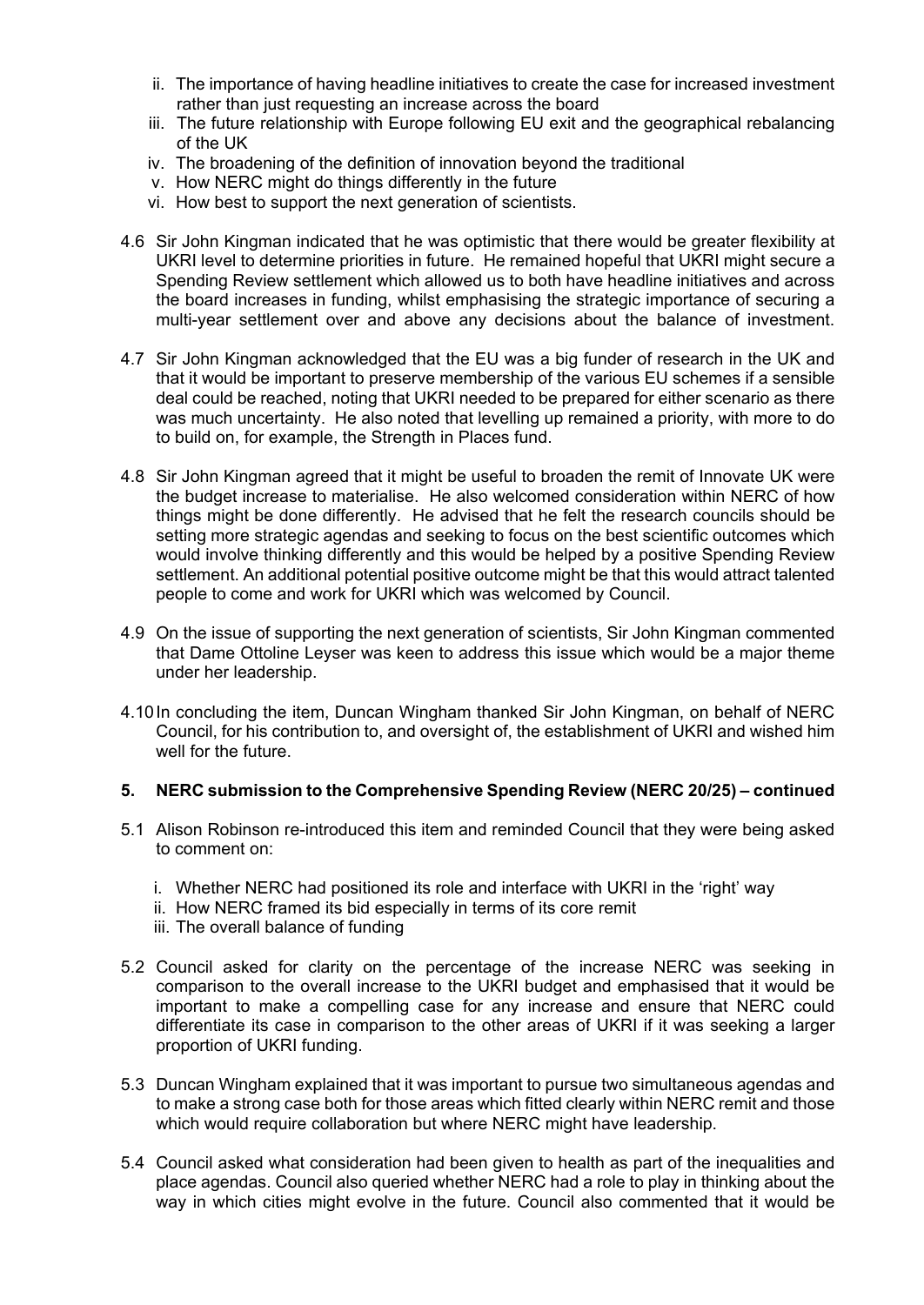important to develop innovative approaches to the use of data across the NERC remit. The Executive agreed to look again at how these were included, alongside bringing out the importance of data including digital research and infrastructure.

### **ACTION: The Executive to consider the health agenda, and innovative approaches to the use of data**

- 5.5 Council commented that the NERC Spending Review bid should be even more imaginative and suggested that the framing be made more explicit, for example clarifying whether the bid was framed on societal issues, biodiversity loss or oceans. The importance of the use of data in monitoring and measuring trends over time was highlighted with the potential to link to health data sets and it was felt this could be further emphasised. Council added that a lot of the issues raised would not be solved by environmental science alone and a collaborative approach would be key along with a requirement to move from diagnosing to solving environmental issues. Duncan Wingham added that it would be important to consider priorities which were equally driven by both society and science.
- 5.6 Council added that it would be important to support people and talent and queried whether there was anything NERC might do to engage with schools to promote careers in environmental science. It was suggested that the bid needed to be strengthened to help address the issues with the talent pool, particularly with technical staff, in an innovative way. Council advised that an apprenticeship for technical professionals had been established in the Met Office which might provide a useful model for NERC to consider as a way to bring in more technical expertise. Duncan Wingham commented that consideration was being given to including a theme in the NERC Spending Review bid to help to address the issues related to the talent pipeline. It was agreed that Alison Robinson would discuss this further with a sub-group of Council outside of the meeting.

## **ACTION: Council sub-group to consider how best to promote diversity in the pipeline of those considering a career in environmental science**

- 5.7 Council queried whether the bid included examples of how NERC funding had provided benefit to the economy and Alison Robinson responded to say that NERC had provided evidence to UKRI on previous investments.
- 5.8 In summary, Duncan Wingham thanked Council for the discussion which would help to inform the NERC Spending Review bid and summarised some of the points raised:
	- i. NERC should be ready to act at scale, for instance large, high profile 'announceables'
	- ii. NERC should consider the health agenda but recognise that medical research and charities also had a role to play
	- iii. In terms of positioning, we should cover traditional NERC territory and address wider societal issues
	- iv. The importance of data and innovative ways of obtaining and using it
	- v. The role of NERC in increasing the diversity and quantity of people coming into environmental sciences
	- vi. Resilience
	- vii. The importance of technicians
	- viii. Value added by NERC, for example, we have provided UKRI with Greenbook case studies which show how environmental science has directly benefited the UK (for example in understanding ozone and sulphur)
	- ix. International activity at UKRI level might be expanded so, rather than a specific focus for NERC, it would be better to bring out where we have international impact such as oceanography and polar sciences.

# **6. Executive Chair's update**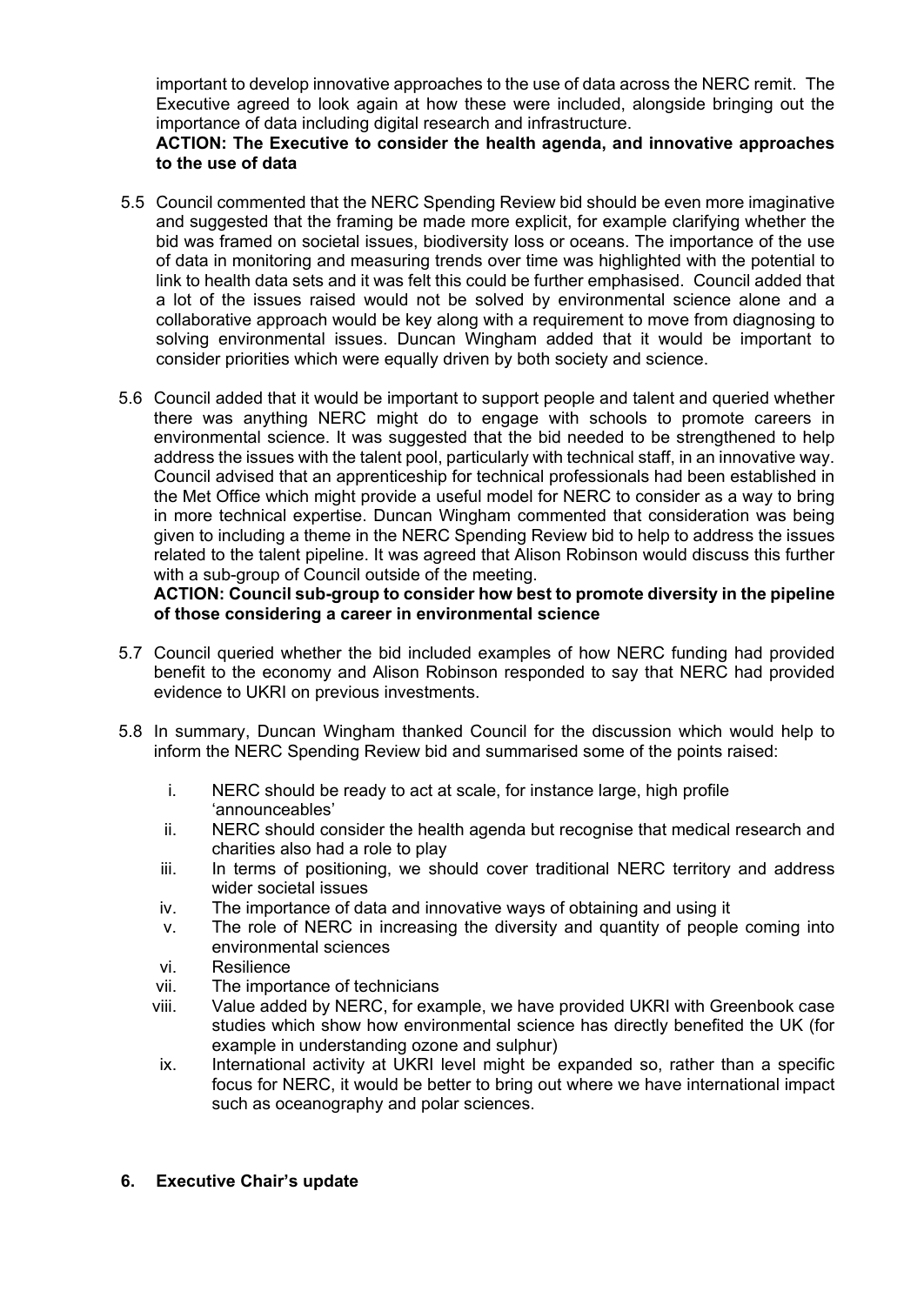- 6.1 Duncan Wingham gave an oral update on some of the key activities since the previous Council meeting.
	- i. UKRI Chief Executive Officer

Duncan Wingham reminded Council that Professor Dame Ottoline Leyser had taken up her appointment as the UKRI CEO since Council last met and he advised that early interactions had been very positive. Duncan Wingham commented that one of the key issues Ottoline Leyser was looking to address was in seeking to improve scientific culture and integrity.

ii. Net Zero

Duncan Wingham advised that it had been decided to have a broader theme across UKRI which was provisionally entitled 'Clean Environment and Sustainable Growth'. This would be sub-divided into five areas:

- net zero/carbon neutral future (mitigation and adaptation)
- circular economy and resource efficiency
- clean biodiverse agriculture
- sustainable and equitable policies and behaviours
- system overview of cross-cutting elements.

Duncan Wingham explained that the councils had taken a planning assumption of a 60% increase in the budget for environmental science under these headings across the councils, with additional 20% cross-council funding from UKRI which might result in 12- 13% of the total UKRI budget being allocated to the environmental component.

In terms of governance, there was broad agreement that an Oversight Board be created led by two Executive Chairs with a wider cross-section of membership which would enable greater integration across the research councils on these issues.

Duncan Wingham explained that this framework and budgetary proposition would be discussed by the Government Net Zero Board at the end of September.

Council were supportive of the leadership position which NERC had taken in coordinating this activity. They also welcomed the consideration of adaptation and noted the factors which influenced the balance of effort between mitigation and adaption. It was highlighted that there was an adaptation team within Defra, and it was agreed that UKRI, NERC and Defra might forge links in this area to promote this more widely within Government.

## **ACTION: UKRI, NERC and Defra to discuss Spending Review plans on adaptation**

In response to a query regarding activity focused on deforestation and rain forests, Duncan Wingham advised that this would be included in the cross-cutting theme and it was agreed to report back to Council on the work carried out in the tropics across UKRI in this area, particularly within the Global Challenges Research Fund.

### **ACTION: The Executive to report back on work carried out in the tropics across UKRI**

Duncan Wingham advised Council that the planned joint session with BBSRC on food production and biodiversity and land use was now going ahead with a sub-set of Council members.

#### iii. NERC Independent Research Fellowship 2019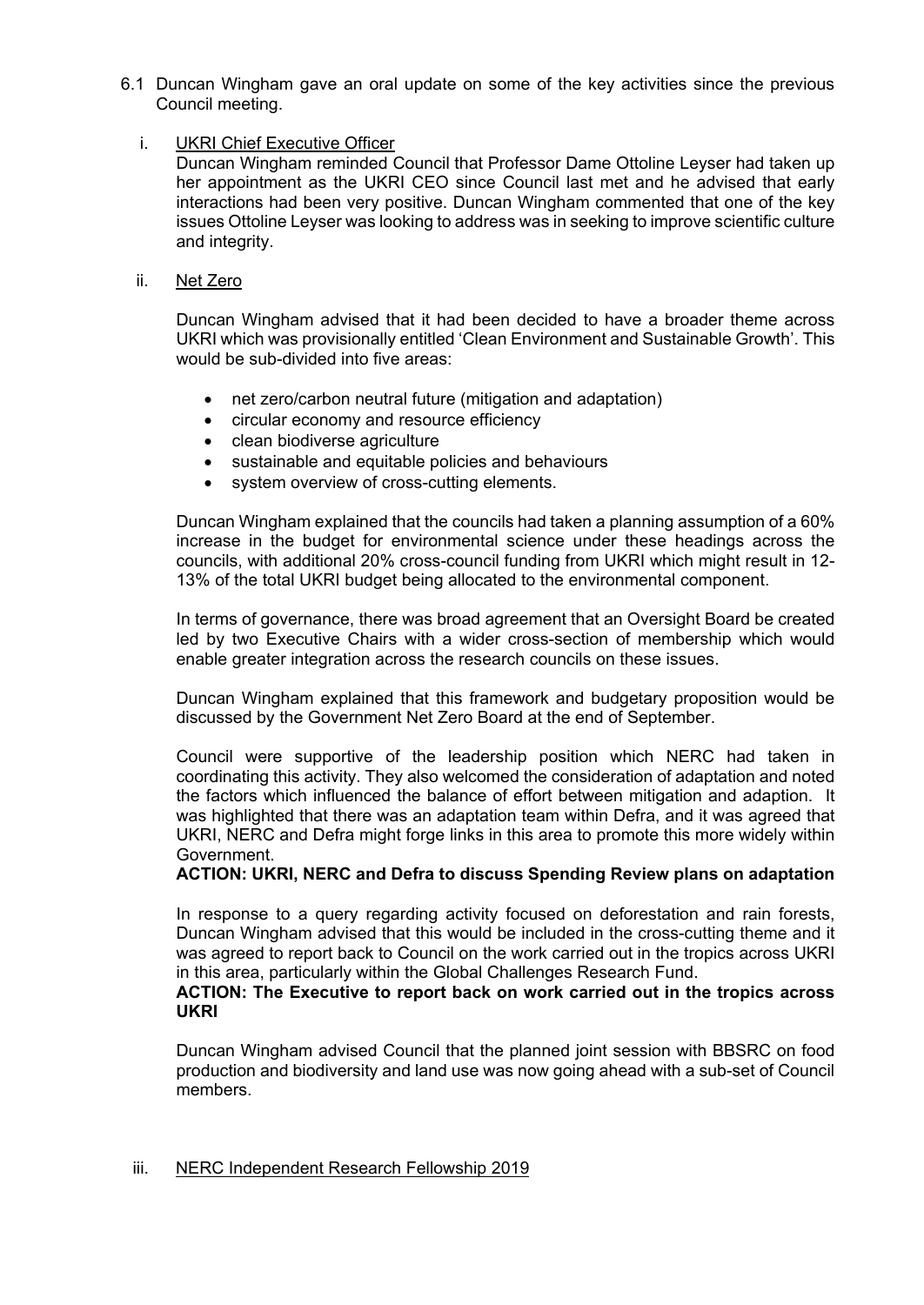Duncan Wingham advised that the results had recently been released on the awarded NERC Independent Fellowships which showed that NERC had funded only male candidates. Duncan Wingham advised that four female candidates declined to attend interview, and of those interviewed two female candidates declined the offer of an award. A review of historical data had shown that the gender balance of applications and awards was similar to previous years.

### iv. COP26

Duncan Wingham asked Alison Robinson to provide an update. Alison Robinson commented that there was a huge appetite across UKRI and a wide range of partners to work together on this. Alison Robinson added that the Executive Committee had agreed some priorities for the event:

- the importance of a strong, public facing programme, with efforts in hand to include the RRS *Sir David Attenborough* at COP26
- the need to amplify and support Government messaging by working closely with Cabinet Office and the COP26 team
- the opportunity to showcase UKRI and celebrate the people we fund to show the role of UKRI in investing in future Research and Development to tackle net zero in the UK.

### v. NERC Council Recruitment

Duncan Wingham advised that there had been a very successful recruitment round for new NERC Council members and that NERC had identified four new members who we hoped to announce in October.

### vi. Professor Dame Georgina Mace

Duncan Wingham informed Council of the sad news of the death of former NERC Council member, Professor Dame Georgina Mace. He added that she had been a major figure in conservation and ecology both nationally and internationally and that NERC had published a news item on its website to offer their condolences to her family.

### **Items for discussion**

## **7. NERC response to Black Lives Matter (NERC 20/14)**

7.1 Alison Robinson introduced this item and explained that the Black Lives Matter (BLM) movement had prompted NERC and UKRI to consider a wide range of diversity issues.

#### Diversity within NERC itself and the environmental sciences community

- 7.2 One of the issues which had emerged was the lack of Black, Asian and Minority Ethnic (BAME) diversity amongst NERC employees both within Head Office and NERC research centres. This reflected a wider issue with diversity across the environmental sciences which NERC hoped to partly address by working in partnership with Higher Education Institutions and centres to remove barriers and promote diversity with additional ideas included as part of the emerging NERC approach to the Spending Review.
- 7.3 Sue Donaldson added that UKRI were concentrating effort on improving networking opportunities, Equality, Diversity and Inclusion (EDI) and recruitment processes to improve diversity across the organisation.
- 7.4 Council highlighted the importance of looking at diversity more broadly while also including BAME aspects. It was also suggested that any future action and solutions be guided by the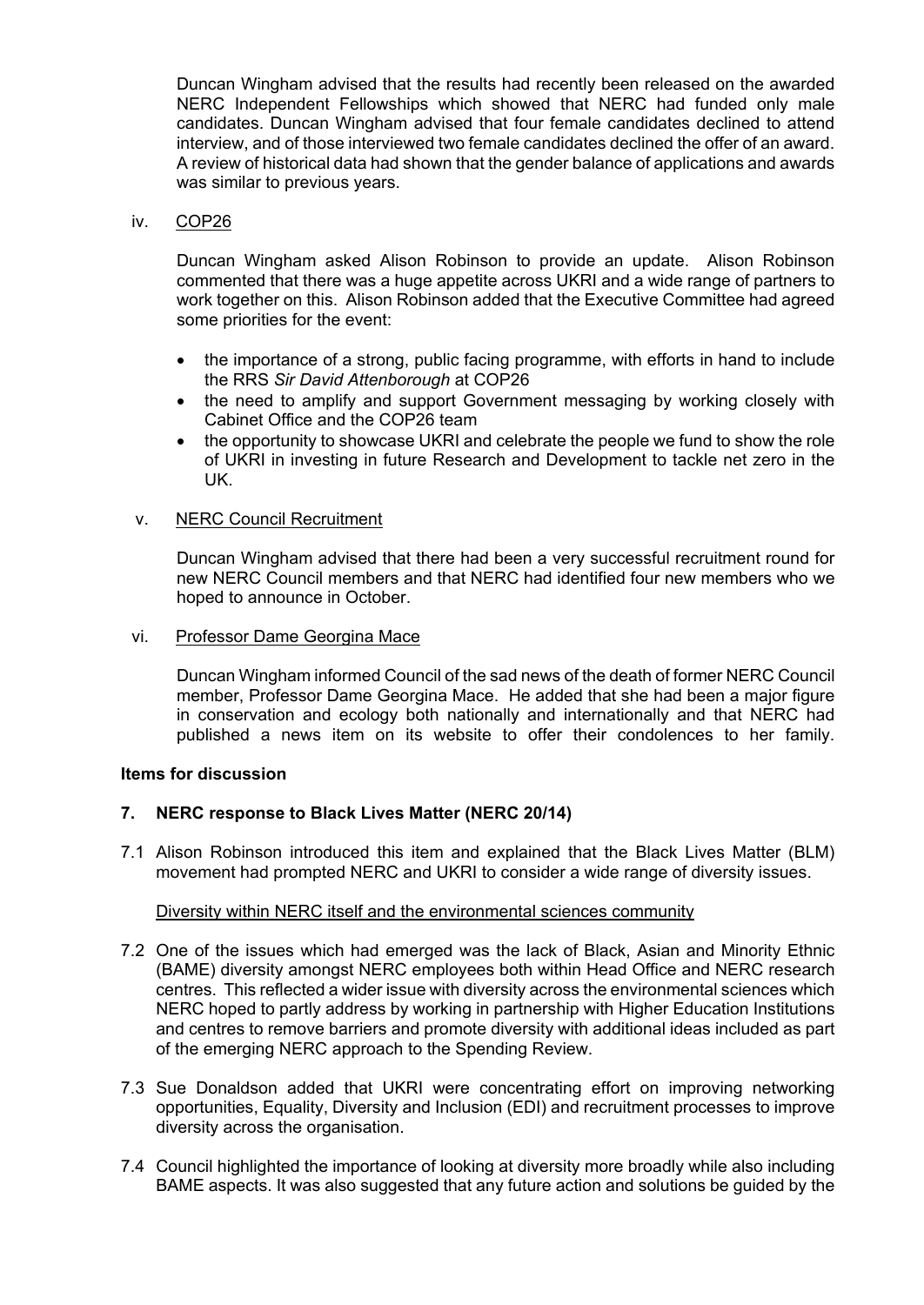BAME and other relevant communities.

#### Grants: examining for bias within funding processes

- 7.5 Susan Waldron outlined recent concerns with bias in the assessment process for NERC funding which had identified a lower success rate for BAME applicants. Susan Waldron advised that NERC would be taking both a retrospective and forward look at the data to identify whether there was a problem with bias and the aim was to present a paper to Science Committee in November with a potential further discussion by Council in December. Graham Underwood advised that Science Committee were keen to discuss this issue and added that it would be important to consider gender balance in addition to the BAME aspect.
- 7.6 In summary, Duncan Wingham thanked Council for their consideration and noted it was important to discuss these issues in a timely way. In relation to NERC's own processes, Duncan Wingham confirmed to Council that the Executive would continue to shape the NERC approach to Equality, Diversity and Inclusion and would report back to Council following discussion at Science Committee about grants.

### **8. NERC organisational response to the impacts of COVID-19 on international activity (NERC 20/27)**

- 8.1 Susan Waldron introduced this item and explained that the paper outlined the impact of COVID-19 on international research and the ways in which UKRI and NERC had been providing support for a range of activities.
- 8.2 Council were pleased with the support being provided and suggested that it would be important to ensure sufficient testing capacity on the ships for any future operational activity and were assured plans were in place.
- 8.3 Duncan Wingham added that a huge amount of work by the British Antarctic Survey (BAS) had been required to ensure the season remained open for 2021 and extended thanks, on behalf of NERC Council, for their efforts.

### **9. Balancing NERC's Delivery Plan in response to the COVID-19 pandemic: Highlight Topics (NERC 20/28)**

- 9.1 Susan Waldron introduced this item and reminded Council that they had agreed in June to re-open the Highlight Topic call to invite legacy COVID-19 ideas. A top ranking was provided within the paper based on the Science Committee discussion.
- 9.2 Susan Waldron explained that it had been decided that both sets of ideas would be considered jointly, with decisions made on scientific merit rather than taking an approach to ringfence part of the budget to support the legacy COVID-19 research.
- 9.3 Graham Underwood explained that Highlight Topics ideas came from the community and were ranked by Science Committee based on the criteria outlined in the paper ensuring balance across the NERC portfolio. He added that some of the ideas in the legacy COVID-19 areas came from the NERC Hackathons held during the summer and that Science Committee agreed with the proposed approach to assess the ideas on merit.
- 9.4 Council members were supportive of the decision to assess the proposals on quality to ensure the best research was funded. Council noted the reduction in submissions to the call and queried whether there were any reasons for this. Graham Underwood commented that the ideas being received for Highlight Topics, in comparison to previous calls, were larger and more collectively written which may partly explain the reduction in numbers.
- 9.5 Council asked whether the gender balance was appropriate. Susan Waldron advised that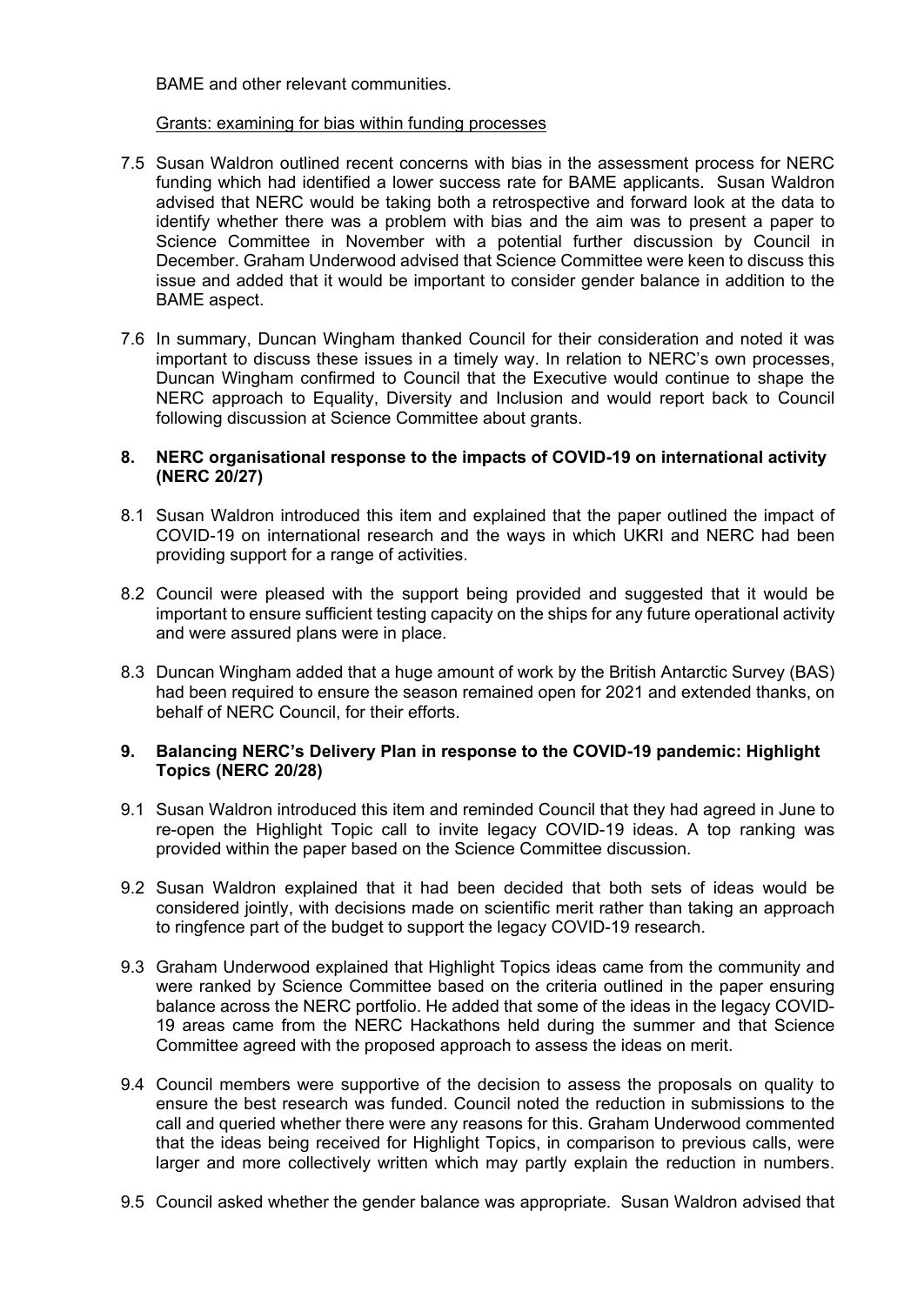this information was not provided to Science Committee when assessing the Highlight Topics although the information could be available in principal. She added that the historical information available on the gender balance of successful applicants had not shown any gender bias previously. It was agreed to look at the information from this call and report back to Council.

**ACTION: Susan Waldron to report back to Council on the gender balance for Highlight Topics**

**DECISION: Council agreed to the proposal not to ringfence a proportion of the budget to ensure COVID-19 legacy Highlight Topics received support.**

### **10. NERC Council – outcome of the annual self-assessment (NERC 20/29)**

- 10.1Nick Folland introduced this item and thanked Council for their contributions and discussions as part of the self-assessment exercise.
- 10.2 Nick Folland summarised that the exercise had demonstrated that there was strong support amongst members for the professional organisation and chairmanship of the Council meetings including the comprehensive Council papers and the way in which actions were progressed.

10.3Nick Folland commented that there were some suggested areas for improvement:

- The role of Council members to act as advocates and ambassadors for UKRI and NERC
- Contributing to the development and implementation of UKRI strategy
- Encouraging collaborative working across the UKRI Councils and improving the relationship between Council and the UKRI Board
- Diversity of Council: being diverse in every sense although with a particular regard to ethnic diversity.
- 10.4 In summarising the discussions held with Council members, Nick Folland acknowledged that Council welcomed the attendance and contribution of NERC Directors at Council meetings. In response to an enthusiasm for influencing future agenda items, Nick Folland reminded members that the standing item on the Rolling Programme provided an opportunity to contribute to agenda items but that Council members were also welcome to contact him, Duncan Wingham or any of the NERC Directors if they wished to suggest items for discussion.
- 10.5Nick Folland made one final comment which related to the current necessity to hold NERC Council meetings remotely due to the COVID-19 pandemic. In particular, he expressed a concern that the lack of opportunity for informal interaction was a negative consequence and asked for suggestions on how we might replicate this informal interaction in a virtual way which would be of particular value to our newer members and those joining soon. **ACTION: Council members were invited to provide suggestions on how to improve informal interaction whilst meeting virtually**
- 10.6 Sue Donaldson congratulated Council on the comprehensive and far-reaching selfassessment exercise. She suggested an additional action might be included on whether the effectiveness of the Council was diminished in any way by only meeting virtually.
- 10.7Council were supportive of the suggested actions and the opportunity to improve informal interaction, especially for new members and suggested that time be allocated to making introductions when they joined. Nick Folland agreed that it would be helpful to consider this issue and suggested establishing a buddy system for new members.

**ACTION: time to be allocated for new members to be introduced to the existing members and establishment of a buddy system to be considered**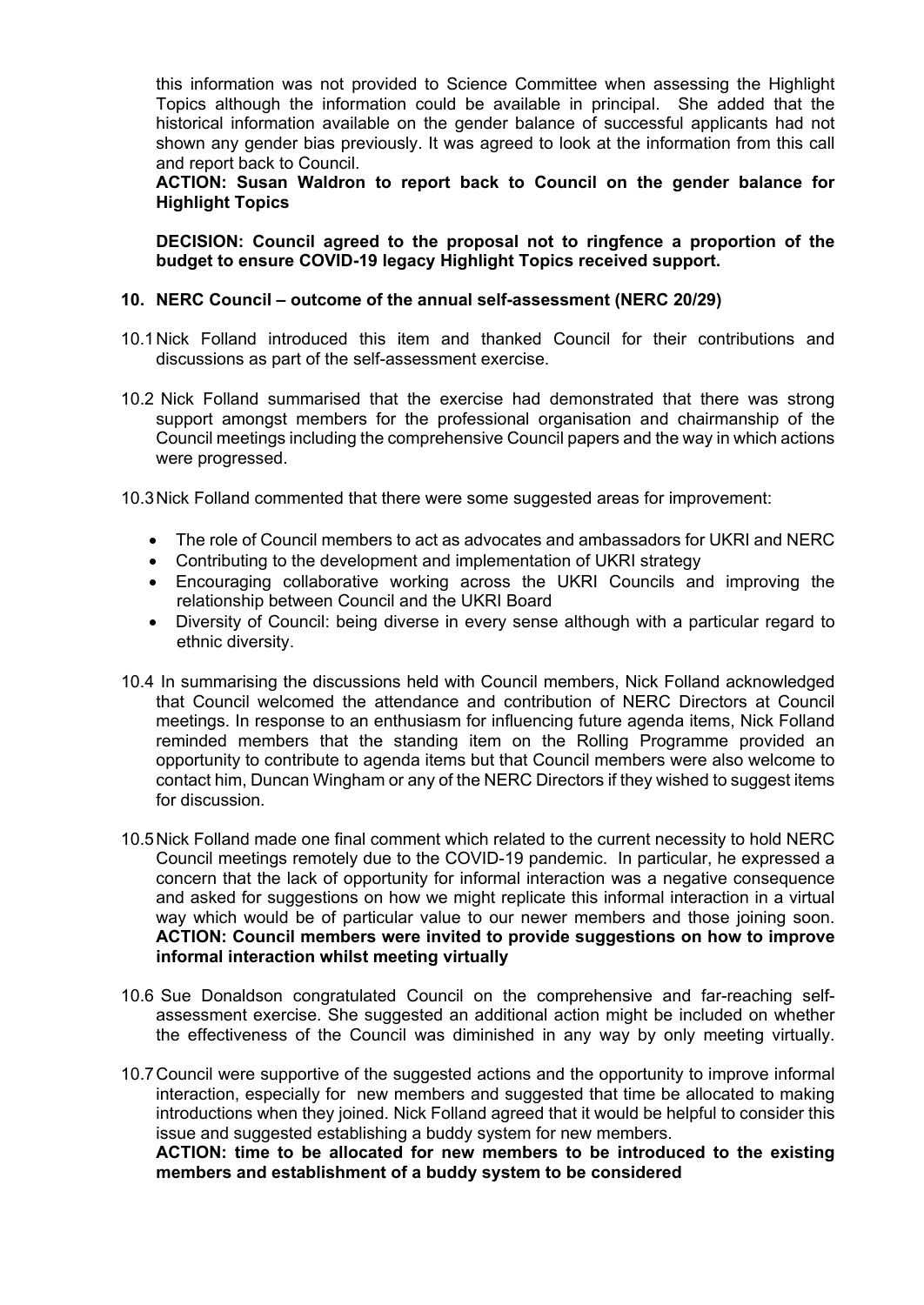10.8Duncan Wingham commented that the discussion on prioritising funding distribution had been delayed until the Spending Review outcome was known. He suggested that an earlier discussion on this be added to the agenda if preferred. He emphasised that the rolling programme item was a standing item for the purpose of Council input to agenda items but that the Executive were always open to receiving suggestions for the agenda. **ACTION: Funding distribution to be added to the December agenda**

**DECISION: Council agreed that they were content with the actions proposed in the paper with the addition of one further action on building social capital for the newer members and those who would join as part of the current recruitment campaign.**

## **11. NERC financial forecasts 2020/21 (NERC 20/30)**

- 11.1Victoria McMyn introduced this item and highlighted that this had inevitably been a volatile year financially. NERC were working closely with UKRI to ensure they were fully aware of any risks and pressures on the NERC budget.
- 11.2Victoria McMyn highlighted the positive news regarding the uplift in budget for 2020/21 and explained that further detail on how the additional budget would be allocated was included in the paper. Duncan Wingham added that the uplift of £15 million was significant and welcome.
- 11.3Council commented that, at a recent N8 Research Partnership meeting, NERC investment in commercialisation appeared to be small in comparison to the other research councils which was due to a historical strategic decision to embed this elsewhere in the budget. Duncan Wingham added that a broader approach was the right model for NERC.

## **12. Review of the Top Risks at September 2020 (NERC 20/31)**

12.1 Victoria McMyn introduced this item and highlighted some changes which had been made since the last meeting.

12.2Victoria McMyn highlighted two new risks on the NERC top risks register:

- the risk that NERC does not deliver benefits from an uplift in budgets post Spending Review
- the general risk associated with Health and Safety which was previously removed and added to the UKRI register had now been reinstated following discussion at the NERC Assurance Board.

One risk was also recommended for closure as it had been successfully mitigated:

- COVID-19 virus disruption to Antarctic medical evacuation capability
- 12.3Council members were content that the risks were being managed appropriately and no further comments were made.

## **13. Unconfirmed minutes of the 5th meeting of Science Committee: September 2020 (NERC 20/32)**

- 13.1Graham Underwood updated Council on the fifth meeting of Science Committee held in September 2020.
- 13.2Graham Underwood explained that Science Committee had spent the first day of their meeting looking at the Highlight Topics and had found the large ranking exercise somewhat challenging via Zoom. The second day of the meeting had focussed on future Science Committee business including the review of NERC's Scientific Support and Facilities (S&F)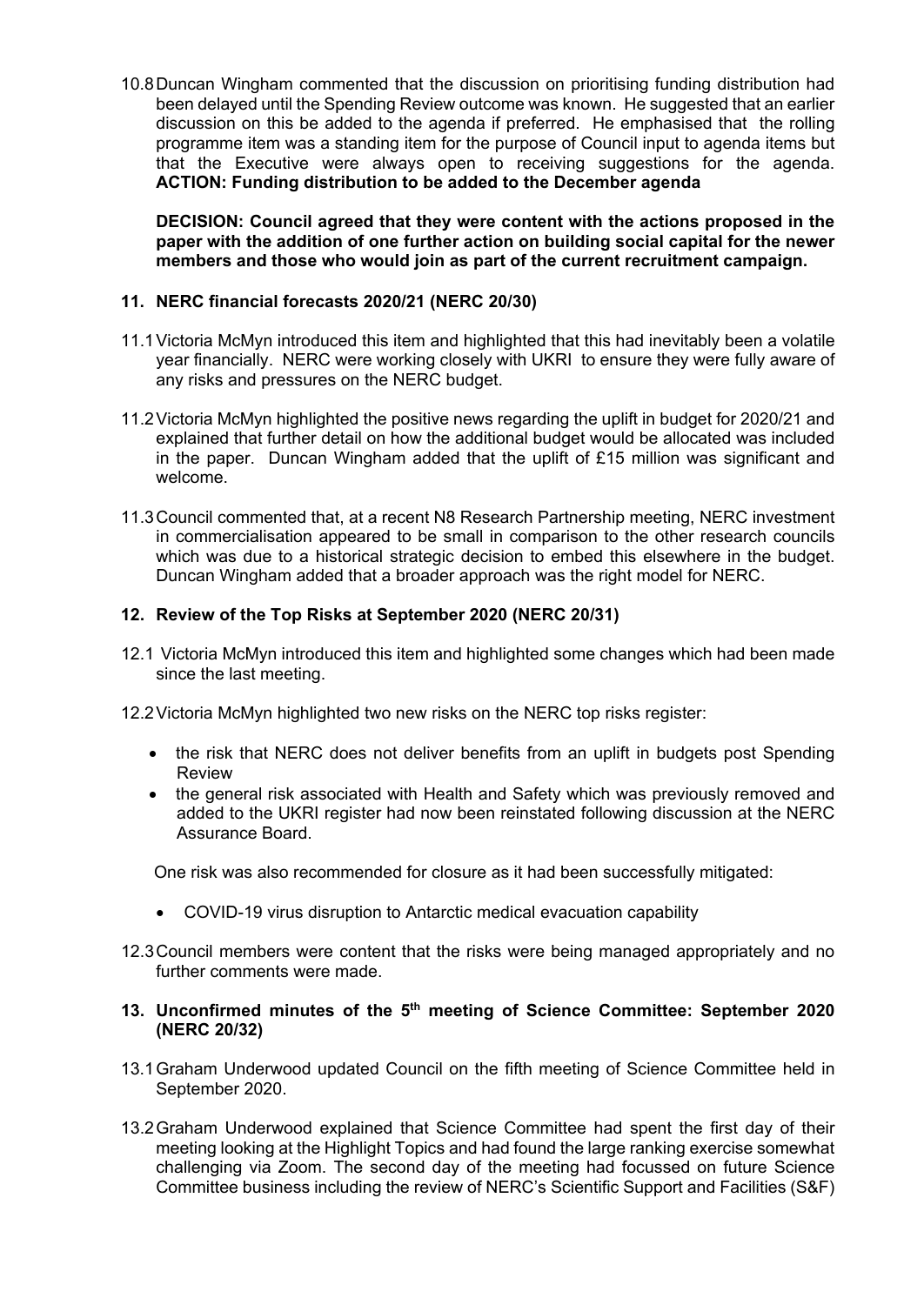programmes and National Capability single centre awards mid-term review and commissioning the multi-centre awards.

13.3Graham Underwood advised that Science Committee was currently recruiting four new members and encouraged Council to consider whether they had any suitable suggestions, noting that the closing date was approaching. Science Committee would be reviewing its Terms of Reference and inviting demitting members to reflect on what changes might be made to help with the current way of working.

## **14. Minutes of the NERC Assurance Board (NAB): July 2020 (NERC 20/33)**

- 14.1Nick Folland informed Council that the NERC Assurance Board was now well established and thanked Victoria McMyn for her contribution.
- 14.2Nick Folland highlighted some of the topics under discussion at the last meeting:
	- EDI has been added to the Terms of Reference
	- NAB had requested additional detail be added to the risk register particularly on mitigation and reviewed the risks which sat at both UKRI and NERC level
	- NAB had a discussion on reputational risk and requested some additional background information
	- The new Strategic Relationship Assurance Meetings (SRAMs) were now established and reported into NAB. Nick Folland had asked for a diagram to help NAB understand the various assurance mechanisms within NERC and suggested this might be shared with Council once ready
	- NAB were pleased that audit outputs would now be circulated. Victoria McMyn would work with the Government Internal Audit Agency to increase visibility
	- NAB discussed the Funding Assurance Programme and noted that the National Audit Office were content with this
	- NAB had a deep dive on business continuity planning and agreed it was effective, but it would remain important to continue to horizon scan.

14.3No issues were raised on the minutes.

## **15. Rolling Programme (NERC 20/34)**

- 15.1Duncan Wingham reminded members that this item provided an opportunity for them to suggest items for forthcoming meetings.
- 15.2Duncan Wingham confirmed that the December Council meeting would be held virtually rather than in London.
- 15.3There was a suggestion that the NERC Council meeting scheduled for December 2021 be brought forward to coincide with COP26 *(1-12 November 2021*) so that NERC Council might visit the RRS *Sir David Attenborough.* Duncan Wingham agreed to consider this. **ACTION: The Executive to consider whether the December 2021 meeting might be brought forward to coincide with COP26**

## **16. Any Other Business**

16.1Duncan Wingham informed Council that NERC was achieving success with its nominations for Honours. He invited Council to send through any suggestions for candidates which might be put forward for Honours in future.

# **ACTION: Suggestions were invited for future Honours nominations**

16.2Duncan Wingham thanked Council for a productive meeting.